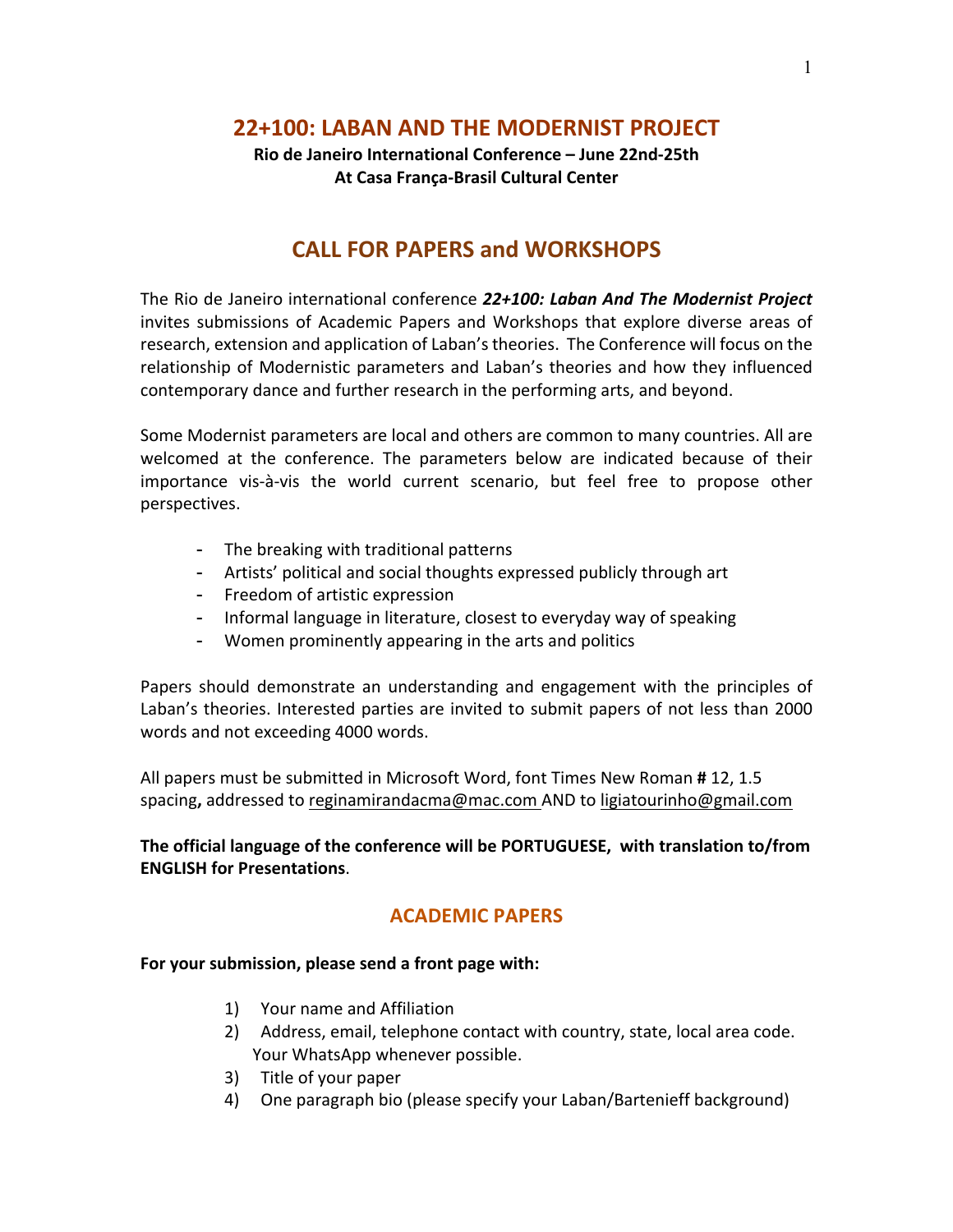- 5) One paragraph about your research/application of Laban's theories
- 6) Other information you may find important (website, FB, Instagram, etc.)

#### A separate page with **a 170 words summary of your paper.**

#### **Deadline for submission of academic papers**: **APRIL 30th Acceptances will be sent by email.**

## **WORKSHOPS**

We expect workshops to relate to the Conference general theme and to demonstrate an understanding and engagement with the principles of Laban and/or Bartenieff.

#### **Please, send a front page with:**

- 1) Name and Affiliation
- 2) Address, email, telephone contact with country, state, local area code. Your WhatsApp whenever possible.
- 3) Title of your workshop
- 4) One paragraph bio (please specify your Laban/Bartenieff background)
- 5) One paragraph about your research/application of Laban's theories
- 6) Other information you may find important (one paragraph)

#### **Include a page with:**

1) One paragraph about your workshop, including how L & B movement theories influenced your creativity, teaching, healing, etc.

- 2) Minimum & Maximum Number of Participants
- 3) Level of Difficulty

4) Other information you may find important; any special space needs, etc. (no more than one paragraph)

All Workshop proposals must be submitted electronically in Microsoft Word format, Arial 12, spacing 1,5, addressed to reginamirandacma@mac.com AND to ligiatourinho@gmail.com

**DEADLINE** for submission of proposals for Workshops: **May 5th, 2022. Acceptances will be sent by email.**

#### **GENERAL INFORMATION**

**REGISTRATION for the conference:** Registration forms and detailed information on how to send your registration fee to the international conference *22+100: Laban and the Modernism* will soon be posted.